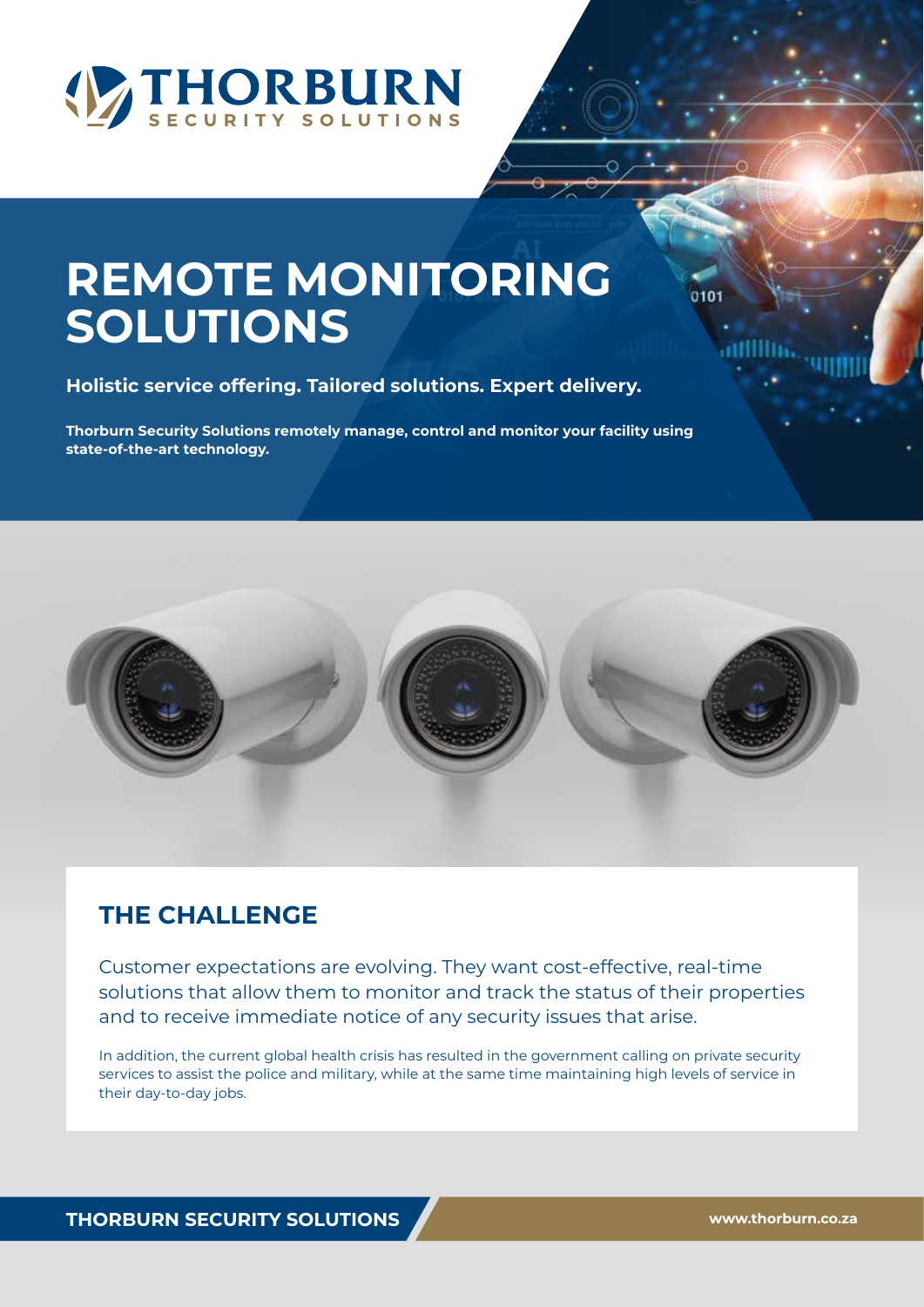## **OUR SOLUTIONS**

Thorburn's Remote Monitoring Solution allows you to Iink your existing (or newly installed) CCTV to our National Control and Command Centre (NCC) for 24/7/365 surveillance and realtime armed response to alerts at a fraction of the cost of manned guarding.

By making use of a centralised monitoring and response management, Thorburn can optimise reactions to incidents and risks through its:

- Stand-alone unit with CCTV cameras and solar solution (can operate with or without a guard).
- Safe zones stand-alone units with secure bi-directional communication and CCTV observation of the area.
- Basic AI solution to replace guards at specific posts and allow remote access management, human detection, vehicle detection, unauthorised movement in areas, switching on and off of lights remotely, communication to site over PA system, and various others.
- Alarm image verification for remote guard posts thereby allowing potential reduction of guards and saving to the client.

# 77

## **Thorburn will conduct a thorough risk assessment**

of your property and provide a tailored an endto-end solution.

## **THE BENEFITS**

**Thorburn Security Solutions provide** efficient monitoring and security without the need for on-site guards.

- Reduce the risk to human life in volatile areas, resulting in cost saving while still increasing security outputs.
- $\blacktriangleright$  There is no need for large capital outlays as these solutions can be included in clients' monthly operational expenses.

There are options to own technology after a fixed term.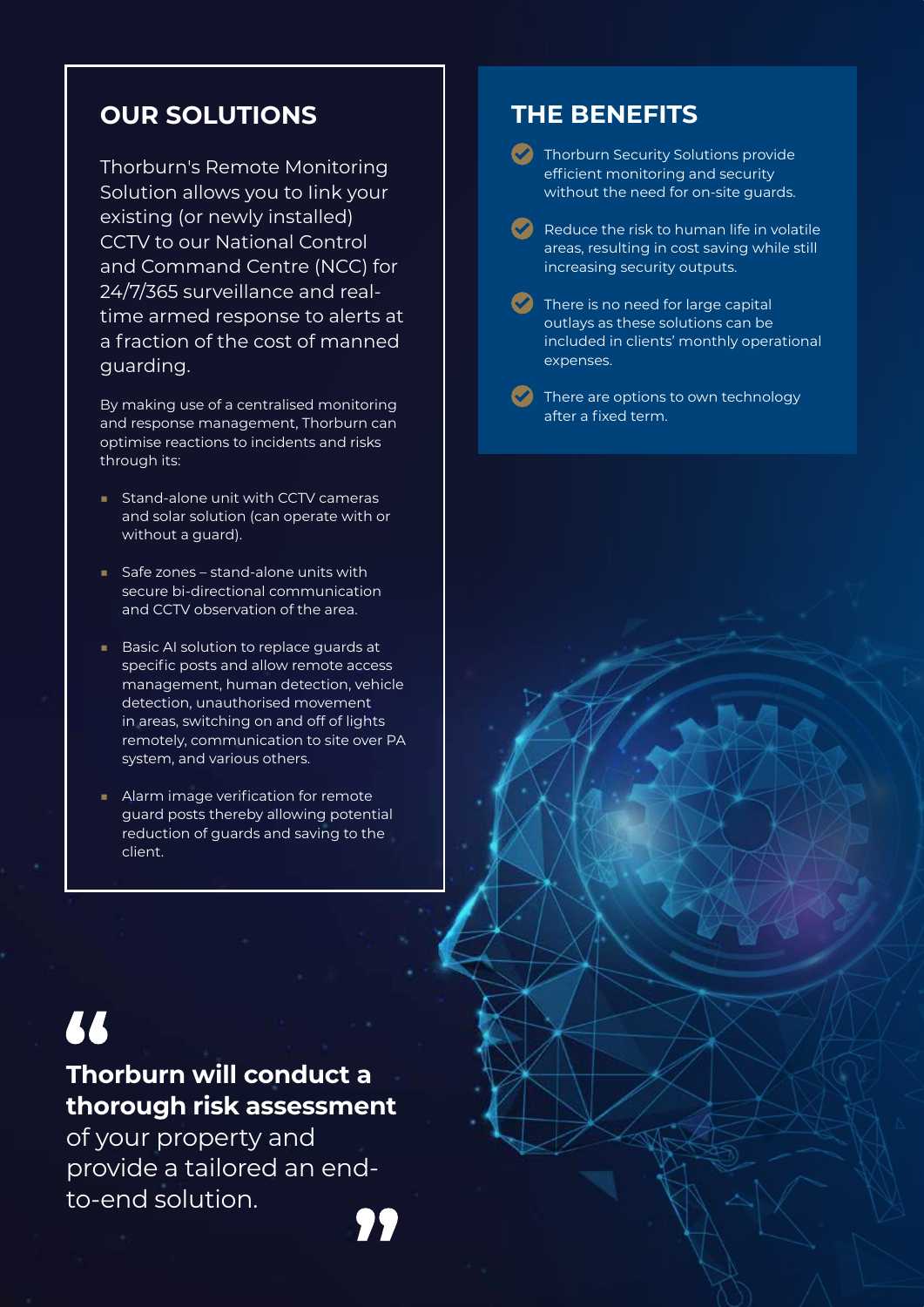## **THE TECHNOLOGY**

### **Stand-alone unit with remote guard and/or remote dial-in**

The micro-control trailer allows sites to have on-site control with CCTV cameras and full remote operation.

#### **The unit includes as a minimum:**

- Pan-tilt-zoom (PTZ) camera
- External CCTV cameras
- Solar panels and battery backup
- 4G remote dial-in communication from the supervisory staff and National Command and Control Centre
- GPS tracking and location module
- External lights
- Internal screen to conduct on-site monitoring

#### **Optional extras include:**

- Remotely switching on and off for devices such as lights
- Remote opening and closing of gates
- Two-way communication via horn speakers
- Pepper gas dispensing (via control centre when unit is tampered with)
- Wireless remote cameras that connect with the trailer to extend the reach of the observation area
- Various other client specific configurations can be accommodated

#### **Safe zones**

Safe zones are autonomous systems that allow full bi-directional communication capabilities with CCTV observation of surrounding areas. The objective is to provide a space where individuals can go to if they feel threatened. They then have immediate contact with a central control room with bi-directional communication and observation capacity via CCTV cameras.

#### **The unit includes as a minimum:**

- External CCTV cameras
- 4G remote dial-in communication from the supervisory staff and the National Command and Control Centre
- Two-way voice communication
- External lights
- Red strobe when emergency button is pushed to attract attention

#### **Optional extras include:**

- Siren with loud-horn speaker
- Pan-tilt-zoom (PTZ) camera
- Solar solution (where no power is available for external applications)

#### **Basic AI solution to replace guards at specific posts and remote access management**

The solution can operate from a remote site and replaces basic observation and access management.

#### **The unit includes as a minimum:**

- CCTV cameras with intelligent AI detection and escalation capabilities
- Two-way voice communication via horn speakers
- External lights switching
- Remote opening and closing of gates

#### **Optional extras include:**

- Pepper gas dispensing (via control centre when unit is tampered with)
- Wireless remote cameras that connect with the trailer to extend the reach of the observation area
- Various other client specific configurations can be accommodated

## **Alarm image verification for remote guard posts**

Instantaneous video capture when the motion viewer sensor is tripped, a 10-second video clip of the event is captured and sent through cell or IP network to a central monitoring station. The wireless, passive infrared sensor (PIR) works with a digital video camera to record images. Verification of the event is key – and so is swift, rapid video transfer to the central station for review and dispatch. The video clip can also be configured for a lower-resolution, smaller file.

#### **The unit includes as a minimum:**

- Between one and 16 wireles cameras, no power feed
- Control unit
- Arming devices
- Remote maintenance

#### **Optional extras include:**

- External siren with strobe
- Smoke dispenser
- Additional cameras (internal or external)
- Smoke detectors
- Intercom units
- Wireless door contacts